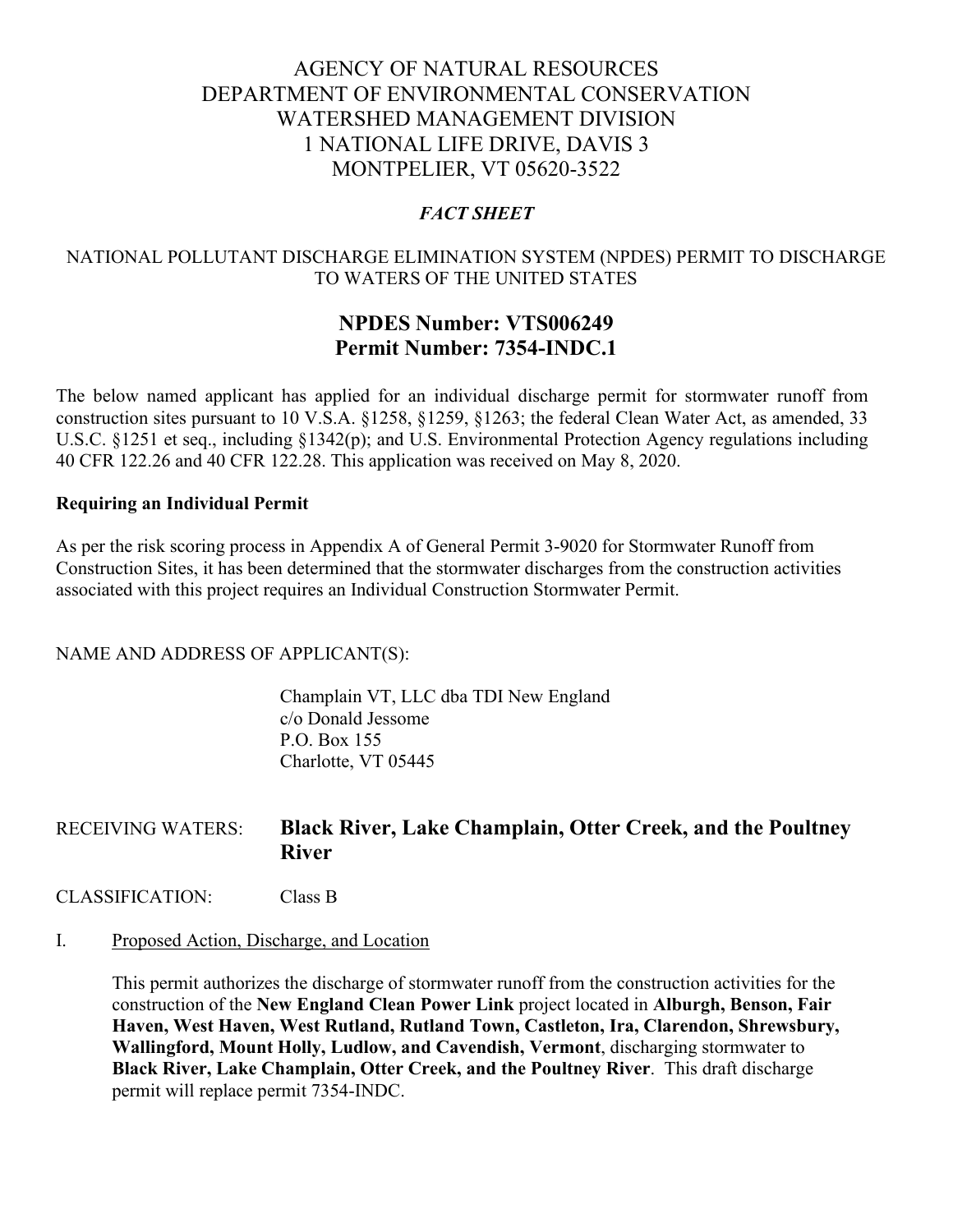This permit includes performance-based benchmarks for BMP performance and turbidity sampling requirements in order to provide greater protection of Vermont's surface waters. In addition, this permit includes a stop-work order provision which provides the Secretary with the authority to issue a stop-work directive if the Secretary finds that a discharge or potential discharge from construction activities presents a current or potential threat of harm to the environment.

## II. Description of Discharge

Stormwater runoff with pollutants associated with construction activities.

The construction and construction related activities will discharge to Class B waters. Class B waters are managed to achieve and maintain a level of quality that fully supports the following designated uses: aquatic biota, wildlife, and aquatic habitat, aesthetics, public water supply, irrigation of crops and other agricultural uses, swimming and other primary contact recreation, boating, fishing and other recreational uses. (Vermont Water Quality Standards, Section 3-04 *Class B Waters: Management Objective*s).

## III. Authority

Discharge permits are issued under the authority 10 V.S.A., Chapter 47, *Water Pollution Control*.

In 1987 Congress amended the Federal Water Pollution Control Act, also known as the Clean Water Act, requiring the Environmental Protection Agency (EPA) to regulate stormwater discharges under the National Pollutant Discharge Elimination System (NPDES) permit program. In November 1990, EPA published regulations that established permit application requirements for stormwater discharges "associated with industrial activity." EPA defined industrial activity in a comprehensive manner, covering a wide range of facilities in the regulatory requirements. Among the facilities included under its definition are construction activities that result in the disturbance of five or more acres of land. Construction sites are distinct from the other industrial activities included in the federal stormwater program and are appropriately covered under a separate general permit. As a delegated state under the NPDES program, the State of Vermont has the responsibility to administer the permit program and issue permits for discharges within the state.

## IV. Tentative Decision

The Department's tentative determination is to grant a discharge permit subject to the conditions contained in the draft permit currently on notice. The tentative determination to grant a permit is based on the applicant's development of an erosion prevention and sediment control plan (EPSC) Plan and on the special provisions of this permit.

The EPSC Plan has been prepared and will be implemented in conjunction with the general earthworks at the site. The EPSC Plan has been prepared to meet, at a minimum, the protection outlined in the Vermont Standards and Specifications for Erosion and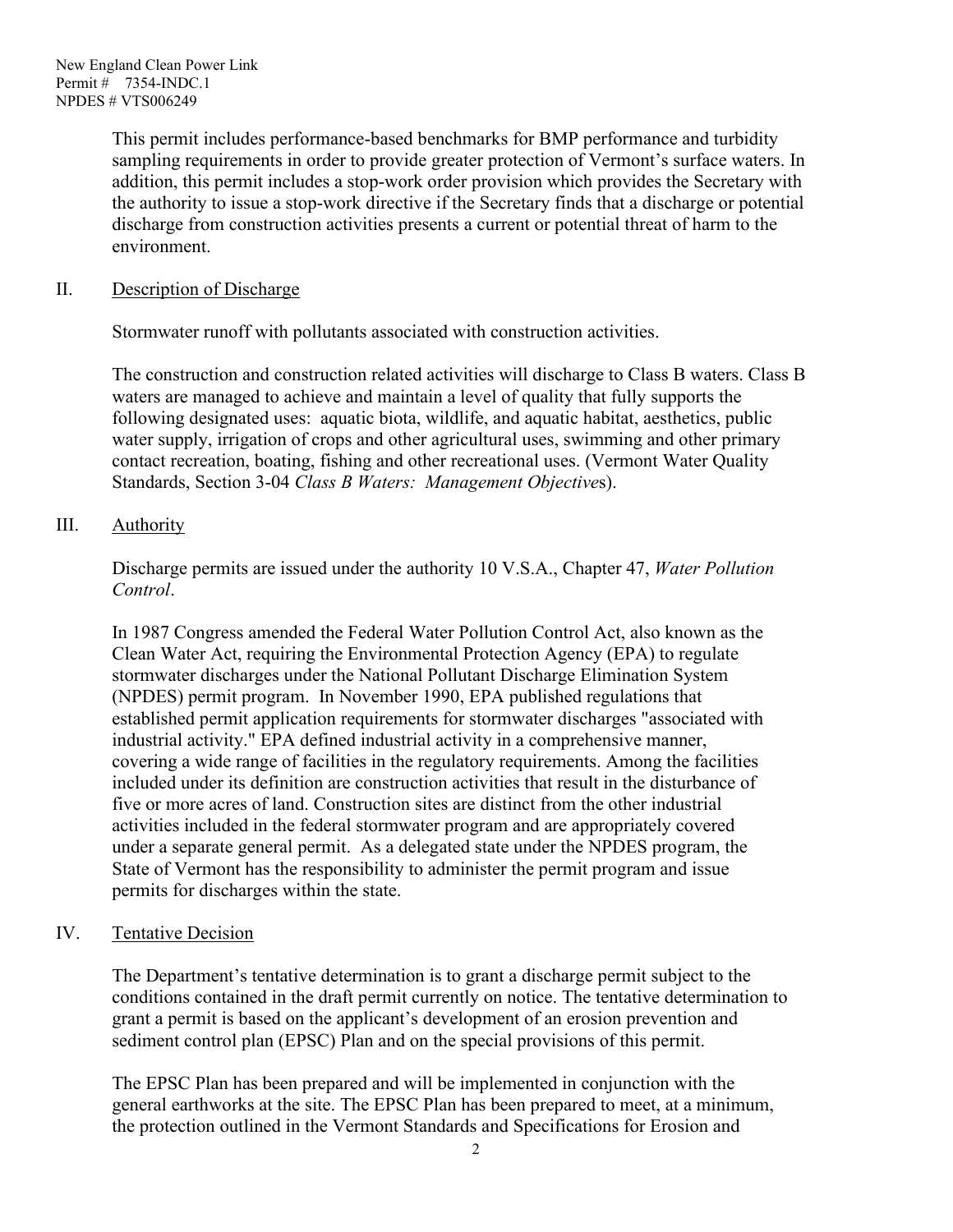Sediment Control. The objective of the EPSC Plan is to prevent erosion and the transport of sediments to surface waters.

The minimum elements included in the EPSC Plan are information on proximity to surface waters, existing vegetative cover and topography, soils, a grading plan, a schedule and phasing plan which limits the amount of exposed soil at any point in time, erosion prevention and sediment control specifications, oversight by an EPSC Specialist, a turbidity monitoring plan, and a narrative strategy. The EPSC Plan is designed to limit the risk of erosion by minimizing the extent and duration of exposed soil.

The Secretary has determined that the permitted discharges satisfy Vermont's Anti-degradation Policy provided in Section 1-03 of the Vermont Water Quality Standards and the Department of Environmental Conservation's Interim Anti-degradation Implementation Procedure because the applicant has demonstrated how the proposed development will implement practices and monitor construction to ensure water quality is maintained in the receiving waters. In particular, the applicant has demonstrated how the proposed development will implement appropriate best management practices (BMPs) during construction in accordance with the Erosion Prevention and Sediment Control Plan (EPSC Plan) and how the applicant will ensure the project is closely monitored throughout construction.

## V. Procedure

Public comments on the proposed permit are invited and must be received on or before November 13, 2020. Your comments may be submitted through the public Environmental Notice Bulletin (ENB) website at [https://enb.vermont.gov.](https://enb.vermont.gov/)

All comments received by the above date will be considered in the formulation of the final determination. At the conclusion of the public notice period and after consideration of additional information received during the public notice period, the ANR will make a final determination to issue or to deny the permit.

For information on the application, access to related documents, including the public comment period and the draft permit, visit the ENB website at [https://enb.vermont.gov.](https://enb.vermont.gov/) For additional information, including the Vermont Water Quality Standards (including §1- 03 Anti-degradation Policy) or the Vermont Standards and Specifications for Erosion Prevention and Sediment Control, interested persons should contact:

> **Vermont Agency of Natural Resources Department of Environmental Conservation Watershed Management Division 1 National Life Drive, Davis 3 Montpelier, VT 05620-3522 Telephone: 802-828-1115**